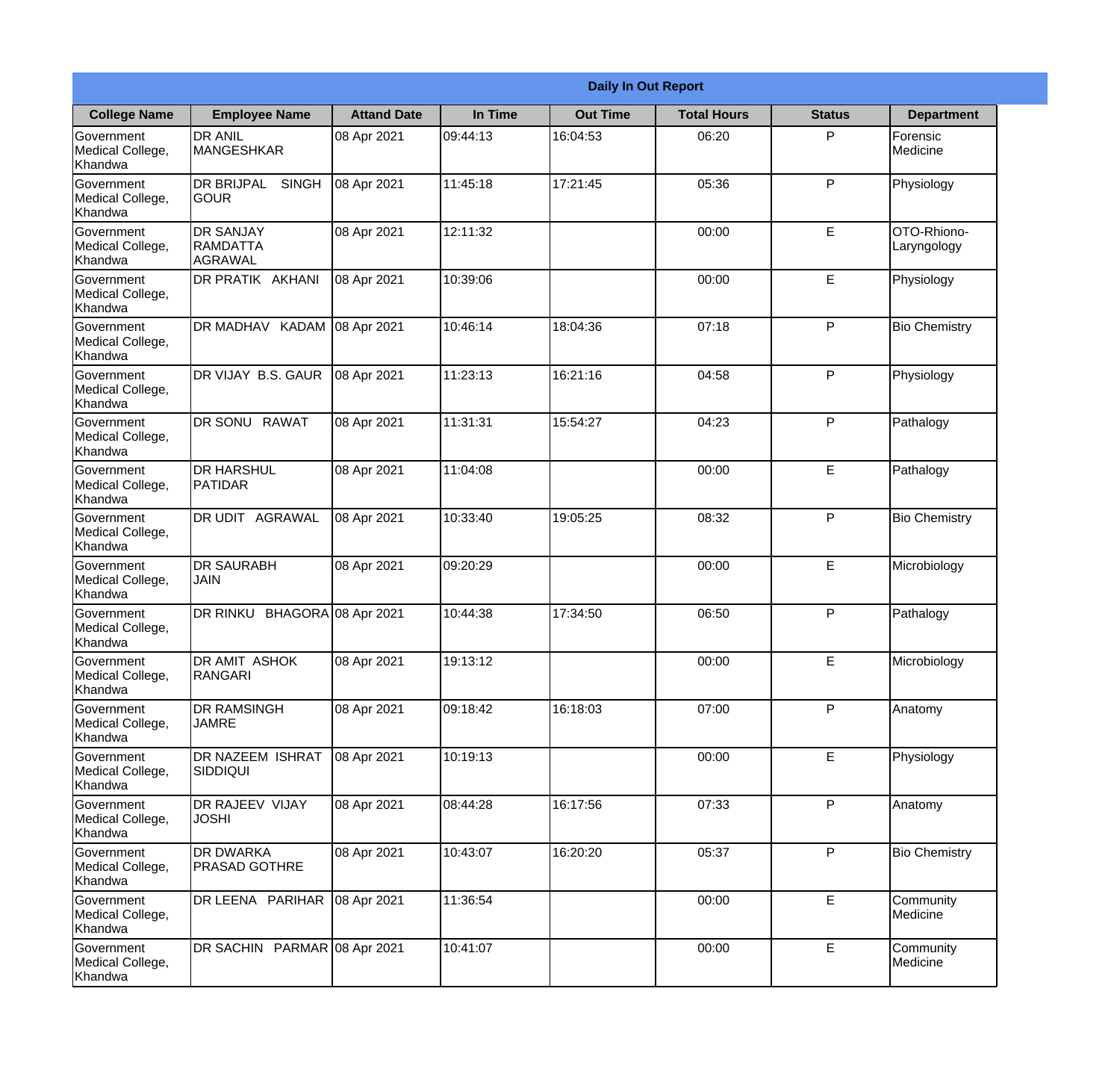| <b>Designation</b>                  | <b>Category</b>     |
|-------------------------------------|---------------------|
| Assistant Professor   Para Clinical |                     |
| Demonstrator/Tutor   Non Clinical   |                     |
| Professor                           | Clinical            |
| Assistant Professor   Non Clinical  |                     |
| Assistant Professor   Non Clinical  |                     |
| Associate Professor Non Clinical    |                     |
| Demonstrator/Tutor   Para Clinical  |                     |
| Assistant Professor   Para Clinical |                     |
| Associate Professor Non Clinical    |                     |
| Associate Professor Para Clinical   |                     |
| Assistant Professor                 | Para Clinical       |
| Professor                           | Para Clinical       |
| Demonstrator/Tutor   Non Clinical   |                     |
| Professor                           | <b>Non Clinical</b> |
| Assistant Professor   Non Clinical  |                     |
| Demonstrator/Tutor   Non Clinical   |                     |
| <b>Assistant Professor</b>          | Para Clinical       |
| Assistant Professor   Para Clinical |                     |

## **Daily In Out Report**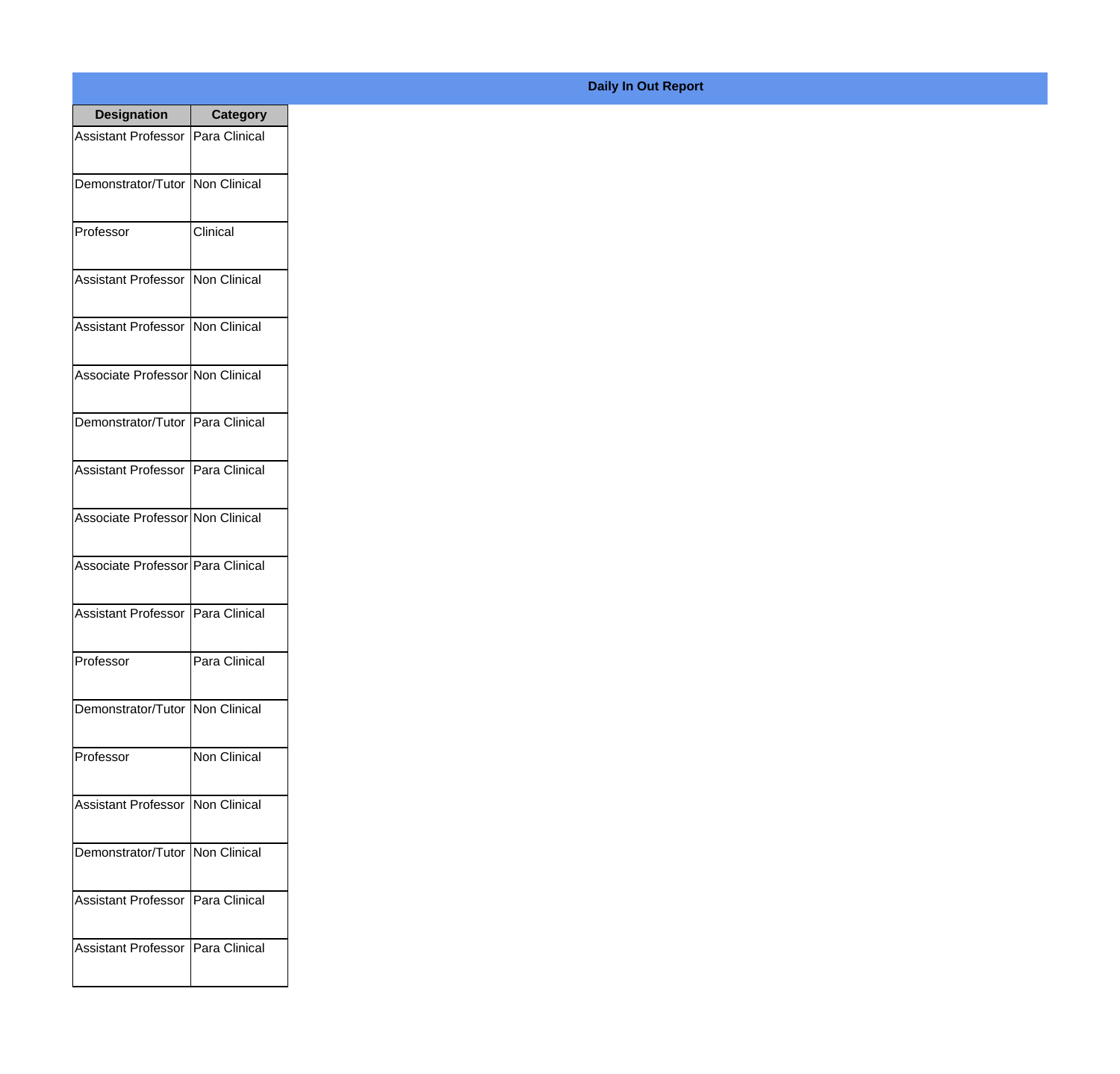|                                                  |                                                |             |          |          | <b>Daily In Out Report</b> |             |                                           |
|--------------------------------------------------|------------------------------------------------|-------------|----------|----------|----------------------------|-------------|-------------------------------------------|
| Government<br>Medical College,<br>Khandwa        | DR PRAMILA VERMA 08 Apr 2021                   |             | 11:18:41 |          | 00:00                      | E           | Paediatrics                               |
| Government<br>Medical College,<br>Khandwa        | <b>DR DURGESH</b><br>SONARE                    | 08 Apr 2021 | 10:32:21 |          | 00:00                      | E           | Dermatology, Ven<br>ereology &<br>Leprosy |
| <b>Government</b><br>Medical College,<br>Khandwa | <b>DR MANOJ BALKE</b>                          | 08 Apr 2021 | 09:06:22 |          | 00:00                      | E           | Ophthalmology                             |
| Government<br>Medical College,<br>Khandwa        | <b>DR GARIMA</b><br>AGRAWAL<br><b>VARSHNEY</b> | 08 Apr 2021 | 10:25:20 |          | 00:00                      | E           | Paediatrics                               |
| <b>Government</b><br>Medical College,<br>Khandwa | <b>DR SIDDHARTH</b><br><b>BANODE</b>           | 08 Apr 2021 | 09:30:42 | 15:55:12 | 06:25                      | P           | Pharmacology                              |
| Government<br>Medical College,<br>Khandwa        | DR PRIYA KAPOOR<br><b>KAPOOR</b>               | 08 Apr 2021 | 10:05:50 | 16:34:32 | 06:29                      | P           | Pathalogy                                 |
| <b>Government</b><br>Medical College,<br>Khandwa | <b>DR SAPNA</b><br><b>MAHESHRAM</b>            | 08 Apr 2021 | 11:07:40 | 17:18:48 | 06:11                      | P           | Community<br>Medicine                     |
| <b>Government</b><br>Medical College,<br>Khandwa | <b>DR SEEMA</b><br><b>SUDHAKARRAO</b><br>SUTAY | 08 Apr 2021 | 11:04:54 |          | 00:00                      | E           | Forensic<br>Medicine                      |
| Government<br>Medical College,<br>Khandwa        | <b>DR RAKESH SINGH</b><br><b>HAZARI</b>        | 08 Apr 2021 | 17:32:15 |          | 00:00                      | E           | Pathalogy                                 |
| <b>Government</b><br>Medical College,<br>Khandwa | <b>DR NISHA</b><br>KAITHWAS                    | 08 Apr 2021 | 10:22:14 | 13:26:28 | 03:04                      | P           | Psychiatry                                |
| <b>Government</b><br>Medical College,<br>Khandwa | DR SHAIKH M.KHALIQ 08 Apr 2021                 |             | 11:37:55 |          | 00:00                      | E           | <b>Bio Chemistry</b>                      |
| Government<br>Medical College,<br>Khandwa        | <b>DR RAJU</b>                                 | 08 Apr 2021 | 09:46:43 | 17:26:18 | 07:40                      | P           | Forensic<br>Medicine                      |
| Government<br>Medical College,<br>Khandwa        | <b>DR MAHENDRA</b><br>PANWAR                   | 08 Apr 2021 | 09:04:05 |          | 00:00                      | E           | Orthopaedics                              |
| Government<br>Medical College,<br>Khandwa        | <b>DR RANJEET</b><br><b>BADOLE</b>             | 08 Apr 2021 | 17:23:04 |          | 00:00                      | E           | <b>General Medicine</b>                   |
| Government<br>Medical College,<br>Khandwa        | <b>DR ASHOK</b><br><b>BHAUSAHEB NAJAN</b>      | 08 Apr 2021 | 10:37:51 | 17:13:42 | 06:36                      | P           | Forensic<br>Medicine                      |
| Government<br>Medical College,<br>Khandwa        | <b>DR PRIYESH</b><br><b>MARSKOLE</b>           | 08 Apr 2021 | 10:46:39 |          | 00:00                      | E           | Community<br>Medicine                     |
| Government<br>Medical College,<br>Khandwa        | <b>DR SANGEETA</b><br><b>CHINCHOLE</b>         | 08 Apr 2021 | 11:02:18 |          | 00:00                      | $\mathsf E$ | Physiology                                |
| Government<br>Medical College,<br>Khandwa        | DR SUNIL BAJOLIYA                              | 08 Apr 2021 | 11:28:19 |          | 00:00                      | E           | OTO-Rhiono-<br>Laryngology                |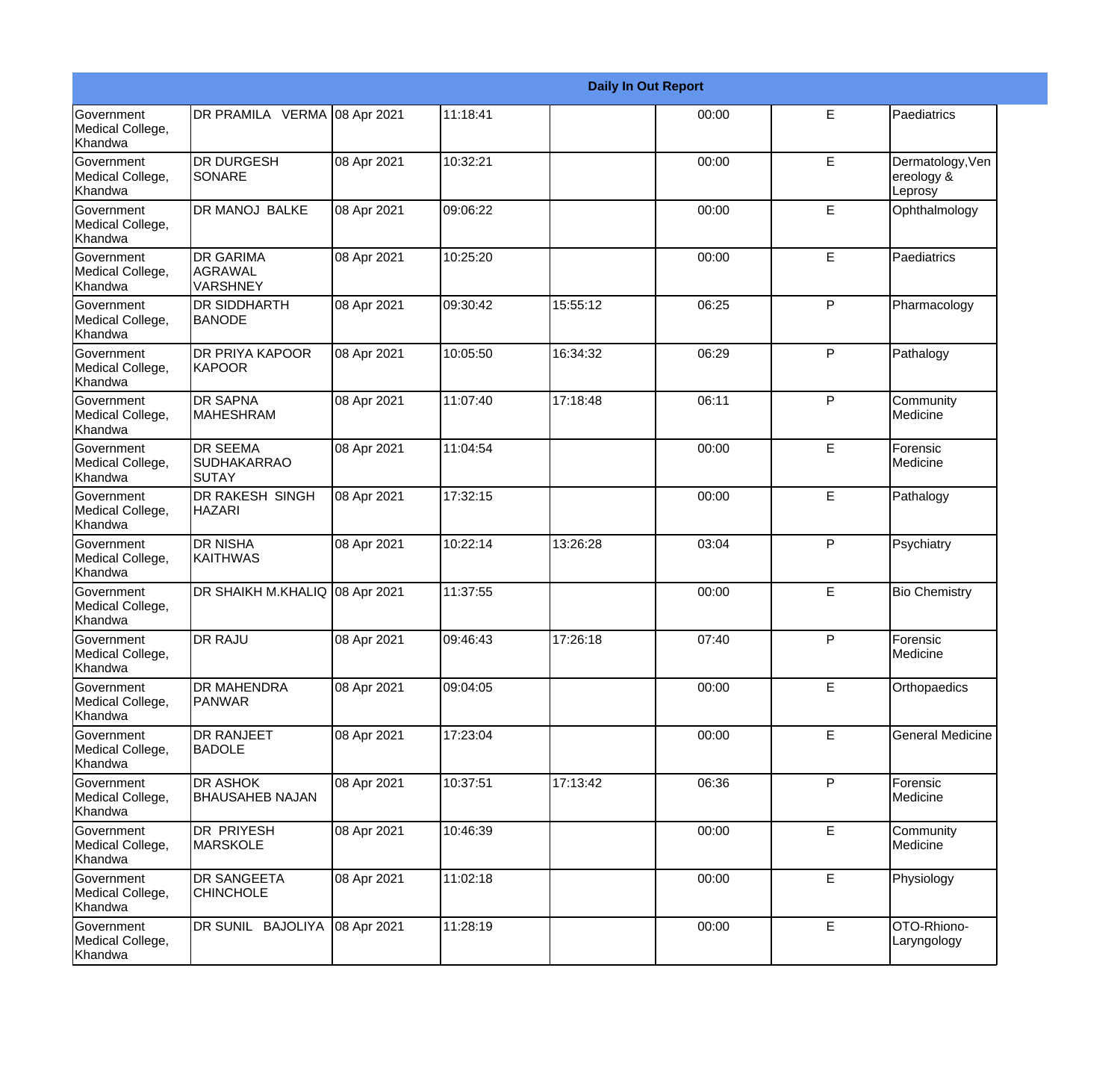| Professor                         | Clinical      |
|-----------------------------------|---------------|
| Assistant Professor Clinical      |               |
|                                   |               |
| Assistant Professor Clinical      |               |
| Associate Professor Clinical      |               |
| Associate Professor Para Clinical |               |
| Demonstrator/Tutor Para Clinical  |               |
| Associate Professor Para Clinical |               |
| Professor                         | Para Clinical |
| Professor                         | Para Clinical |
| Assistant Professor Clinical      |               |
| Professor                         | Non Clinical  |
| Demonstrator/Tutor Para Clinical  |               |
| Assistant Professor Clinical      |               |
| Assistant Professor Clinical      |               |
| Associate Professor Para Clinical |               |
| Associate Professor Para Clinical |               |
| Demonstrator/Tutor   Non Clinical |               |
| Assistant Professor Clinical      |               |
|                                   |               |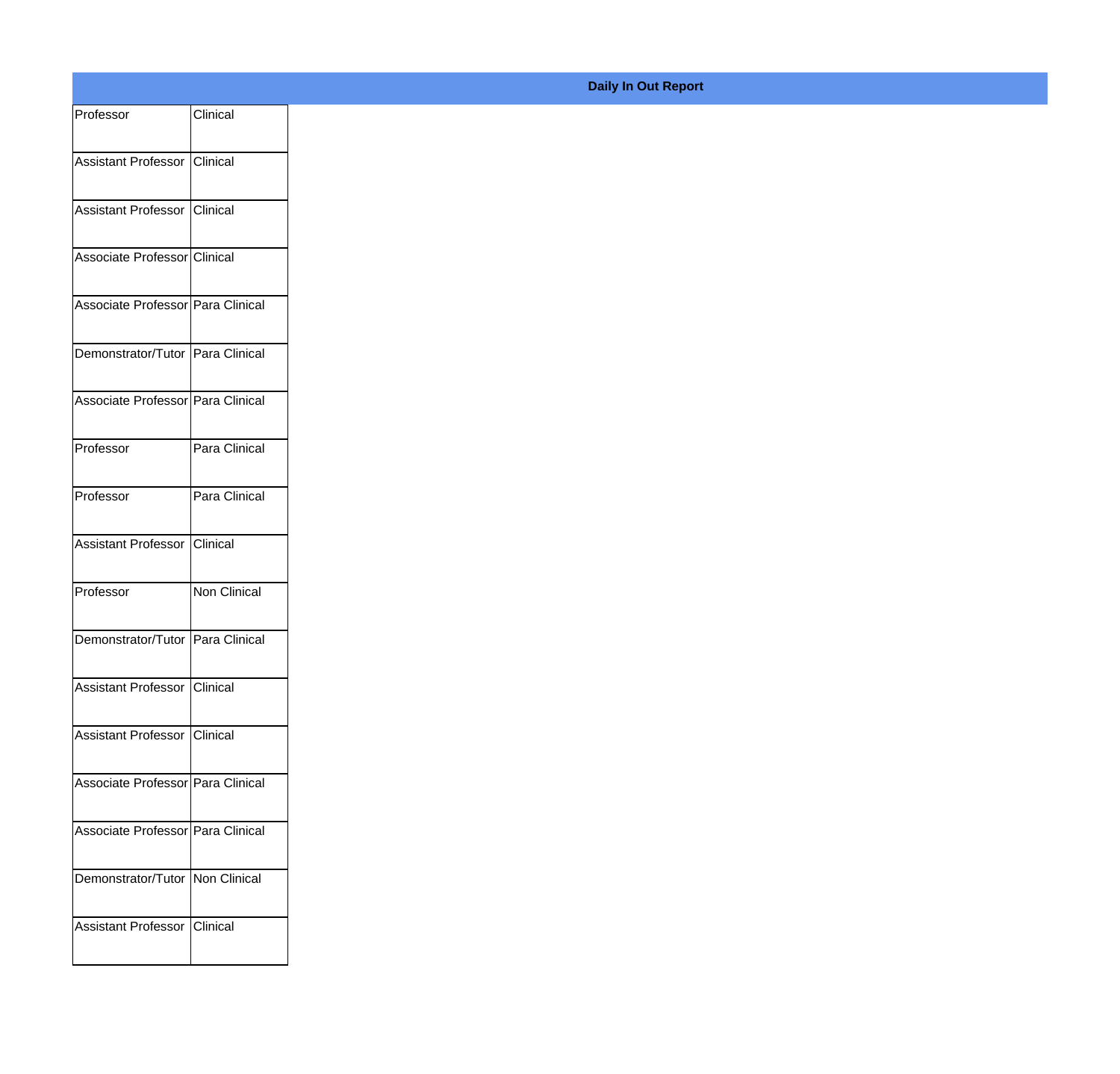|                                                  |                                             |             |          |          | <b>Daily In Out Report</b> |   |                             |
|--------------------------------------------------|---------------------------------------------|-------------|----------|----------|----------------------------|---|-----------------------------|
| Government<br>Medical College,<br>Khandwa        | IDR NISHA MANDLOI<br><b>IPANWAR</b>         | 08 Apr 2021 | 10:06:54 |          | 00:00                      | E | Obstetrics &<br>Gynaecology |
| <b>Government</b><br>Medical College,<br>Khandwa | DR NANDINI DIXIT                            | 08 Apr 2021 | 11:32:14 |          | 00:00                      | E | Paediatrics                 |
| <b>Government</b><br>Medical College,<br>Khandwa | <b>DR JITENDRA</b><br><b>AHIRWAR</b>        | 08 Apr 2021 | 11:05:02 |          | 00:00                      | E | Pathalogy                   |
| Government<br>Medical College,<br>Khandwa        | <b>DR MUKTESHWARI</b><br>IGUPTA             | 08 Apr 2021 | 12:12:53 | 18:28:23 | 06:16                      | P | Pharmacology                |
| Government<br>Medical College,<br>Khandwa        | <b>DR PURTI AGARWAL</b><br><b>SAINI</b>     | 08 Apr 2021 | 10:51:16 | 15:47:26 | 04:56                      | P | Pathalogy                   |
| <b>Government</b><br>Medical College,<br>Khandwa | DR YASHPAL RAY                              | 08 Apr 2021 | 16:33:21 |          | 00:00                      | E | Anatomy                     |
| Government<br>Medical College,<br>Khandwa        | <b>DR VISHAL</b><br><b>KUMAR</b><br>ITHAKRE | 08 Apr 2021 | 10:49:40 | 19:04:00 | 08:15                      | P | Physiology                  |
| Government<br>Medical College,<br>Khandwa        | DR RINKU YADAV                              | 08 Apr 2021 | 10:46:52 |          | 00:00                      | E | <b>General Surgery</b>      |
| <b>Government</b><br>Medical College,<br>Khandwa | RENU<br><b>WAGHMARE</b>                     | 08 Apr 2021 | 11:32:07 | 17:35:17 | 06:03                      | P | Community<br>Medicine       |